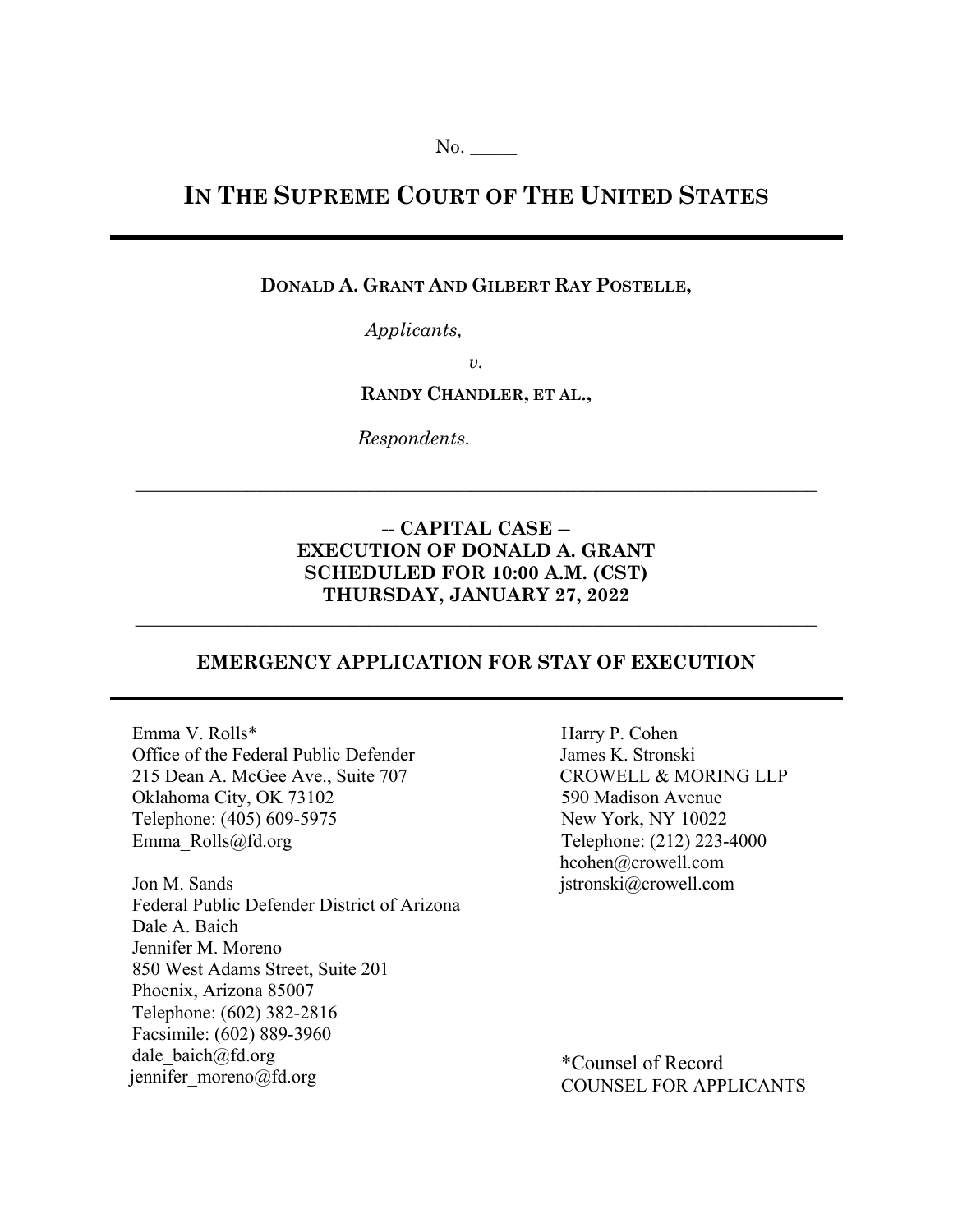#### **APPLICATION FOR STAY**

To the Honorable Neil M. Gorsuch, Associate Justice of the Supreme Court of the United States and Circuit Justice for the Tenth Circuit.

Applicants are a subset of plaintiffs challenging Oklahoma's execution protocol. Applicant Donald Grant is scheduled to be executed Thursday, January 27, 2022, and Applicant Gilbert Postelle is scheduled to be executed on February 17, 2022. Applicants respectfully request stays of execution in in order to maintain the status quo pending appeal.

#### **INTRODUCTION**

 On January 24, 2022, the Tenth Circuit Court of Appeals denied Applicants' motion for a stay of execution pending the appeal of the district court's denial of their motion to enjoin and temporarily stay their executions (the "Motion") on the grounds that Oklahoma's execution protocol violates the Eighth Amendment's prohibition against cruel and unusual punishment. (Appendix at 20a).

In denying the Motion, the lower courts misapplied and misconstrued applicable law. Specifically, the district court determined that it "is not quite clear" whether "the degree of pain required to qualify as 'cruel' within the meaning of the Eighth Amendment is to be determined exclusively on a comparative basis, the comparison being with the prisoner's proposed alternative method, or whether, as a threshold matter, the pain to be inflicted under the protocol must be shown to be severe on an absolute basis before the comparison is even triggered." (ROA, Vol. VII 279) (District Court Order Appended at 1a). To the contrary, however, this Court's precedent is clear that the determination of whether a method of execution is "cruel" is a comparative exercise. The determination of whether Applicants are likely to succeed on the merits of their Eighth Amendment claim thus necessarily required comparison of the pain associated with a midazolam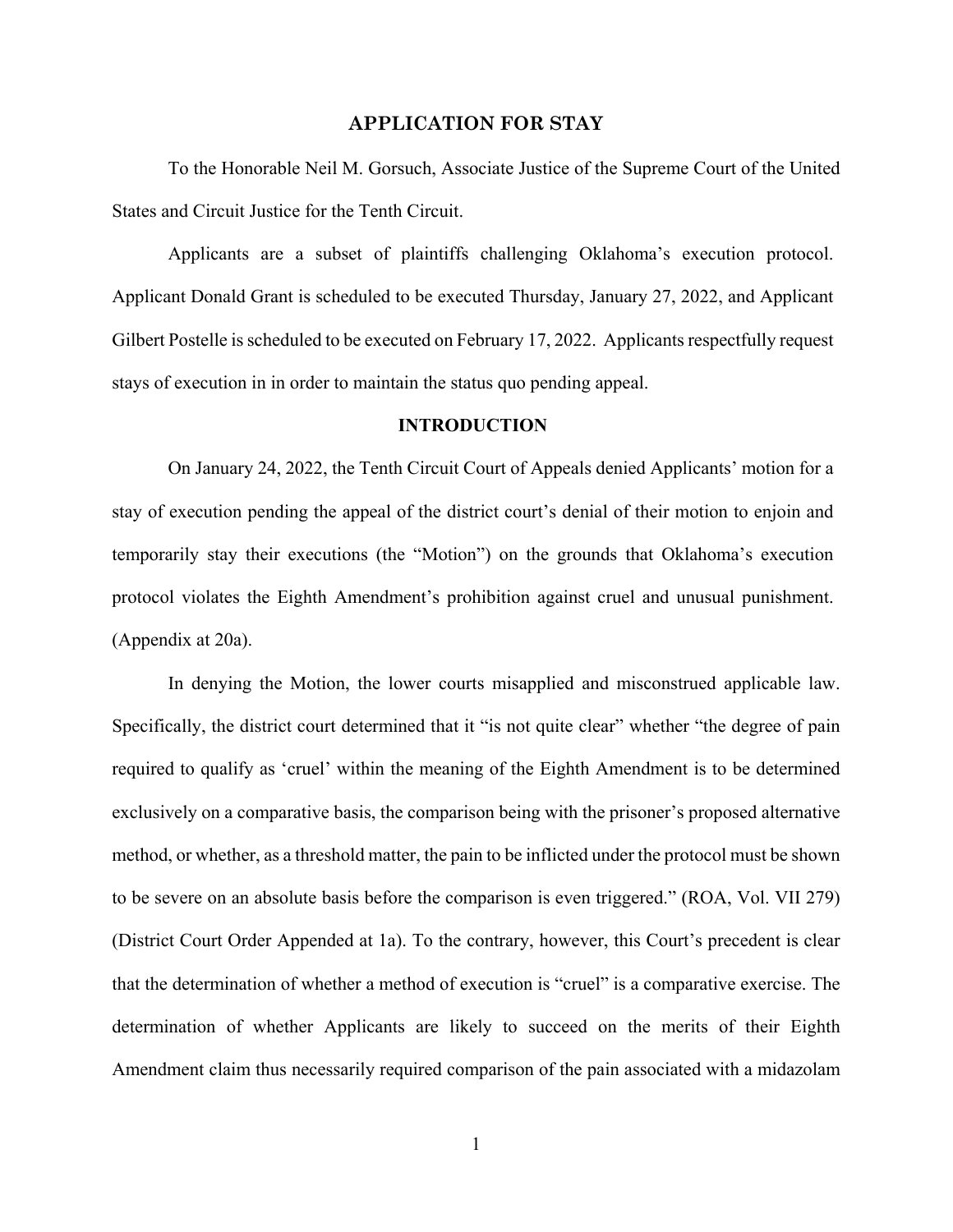execution and execution by firing squad, the alternative proffered by Applicants. Despite Applicants' unrebutted evidence that execution by firing squad would be comparatively less painful than a midazolam execution, the district court ignored this Court's precedent and failed to undertake that critical, threshold analysis.

Significantly, the district court in the underlying case determined based on its review of a robust summary judgment record that there are triable issues of fact concerning plaintiffs' Eighth Amendment claim, and the matter is set for trial next month, February 2022. Specifically, the district court found that plaintiffs had demonstrated triable issues of fact concerning: (1) whether "the state's method presents 'a substantial risk of severe pain'"; and (2) whether "the alternative method of execution the prisoner is obliged to propose [is] 'feasible and readily implemented,' and [is] one that 'the State has refused to adopt without a legitimate penological reason.'" (Doc. 449 at 6-7).

Remarkably, however, despite the fact that the Applicants indisputably pled in the Third Amended Complaint multiple alternative methods of execution that are "feasible and readily implemented" (Doc. 325, ¶ 114), the district court nevertheless dismissed Applicants and four other plaintiffs from the lawsuit because each Applicant refused on religious or moral grounds to participate in his own execution by selecting the method by which he will actually be executed.

Worse still, the district court expressly stated that, because Applicants' executions would proceed prior to the February 2022 trial, Applicants could be used as human guinea pigs whose executions would be test cases that would generate evidence with which the parties could assess at the February 2022 trial the State's ability to conduct constitutional executions. Doc. 449 at 15 n. 13 ("[b]ecause…six of the plaintiffs…have declined to proffer an alternative method of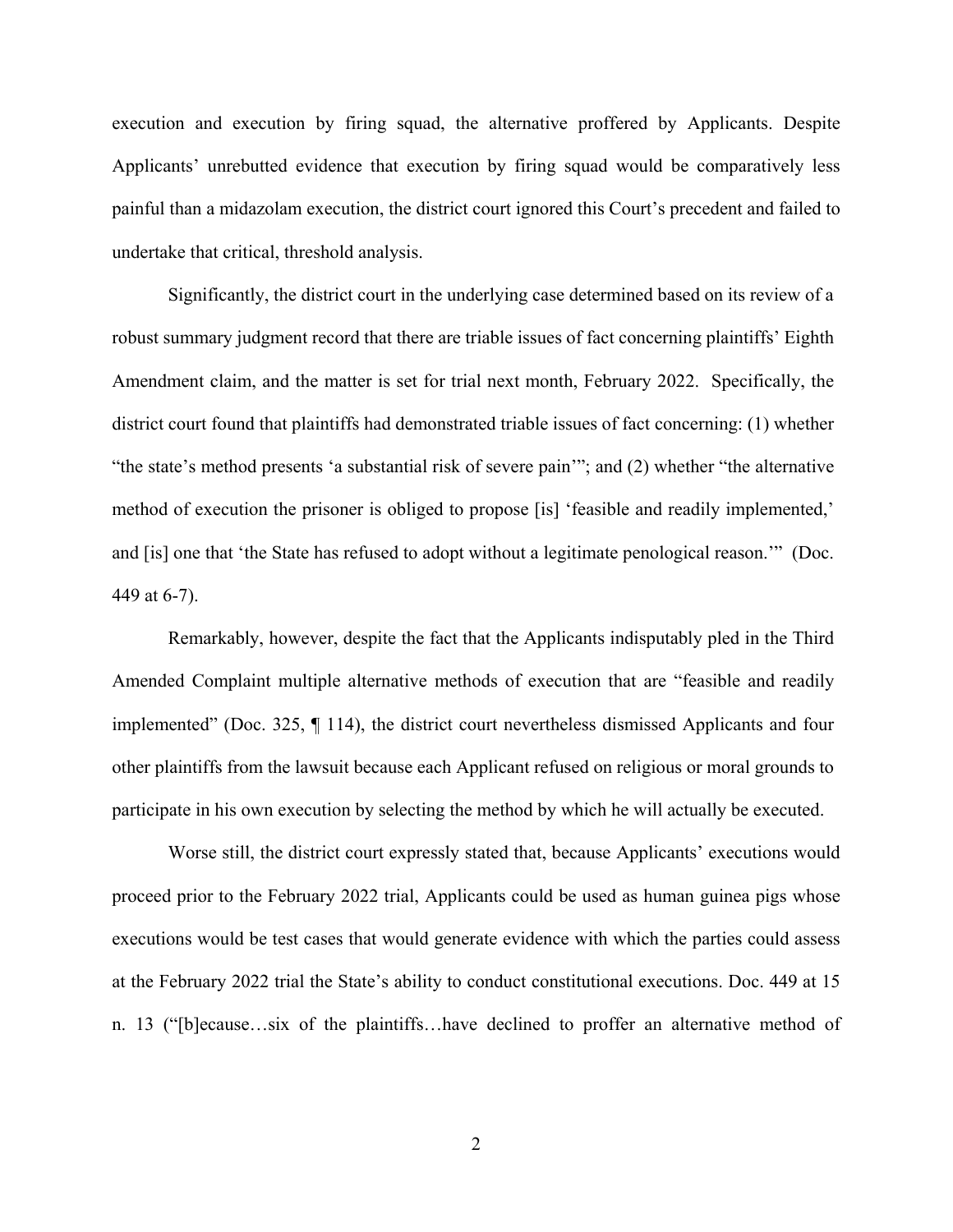execution, there may well be a *track record* under Chart D of the new Oklahoma protocol by the time this case is called for trial as to the other twenty-six plaintiffs") (emphasis added).

The State scheduled the executions of the dismissed plaintiffs; Oklahoma's track record now includes the October 29, 2021, execution of John Grant where he repeatedly vomited, heaved and gasped for air, and where there are significant doubts that the execution team performed the consciousness check required by the Execution Protocol to ensure that the prisoner remain insensate for the duration of the execution. Mr. Grant's execution provides additional compelling evidence that the Execution Protocol poses a serious and substantial risk of severe suffering and pain to prisoners.

As discussed below, under these emergency circumstances, the Court should grant Applicants a stay of execution so that they can appeal the denial of their motion for preliminary injunction.

#### **JURISDICTION**

This Court has jurisdiction to enter a stay under 28 U.S.C. § 2101(f), 28 U.S.C. § 1651 and Supreme Court Rule 23. The Application follows the Order of the Tenth Circuit Court of Appeals denying a motion for a stay of execution pending appeal in *Grant v. Crow, et al*., Case No. 22- 6012, dated January 24, 2022, and an Order denying a Motion for Preliminary Injunction, entered by the United States District Court, Western District of Oklahoma, in *Glossip v. Chandler*, et al., Case No. Civ. 5:14-cv-00665-F, dated January 14, 2021.

#### **STATEMENT OF THE CASE**

After six years, this matter is back before this Court, albeit under much different circumstances.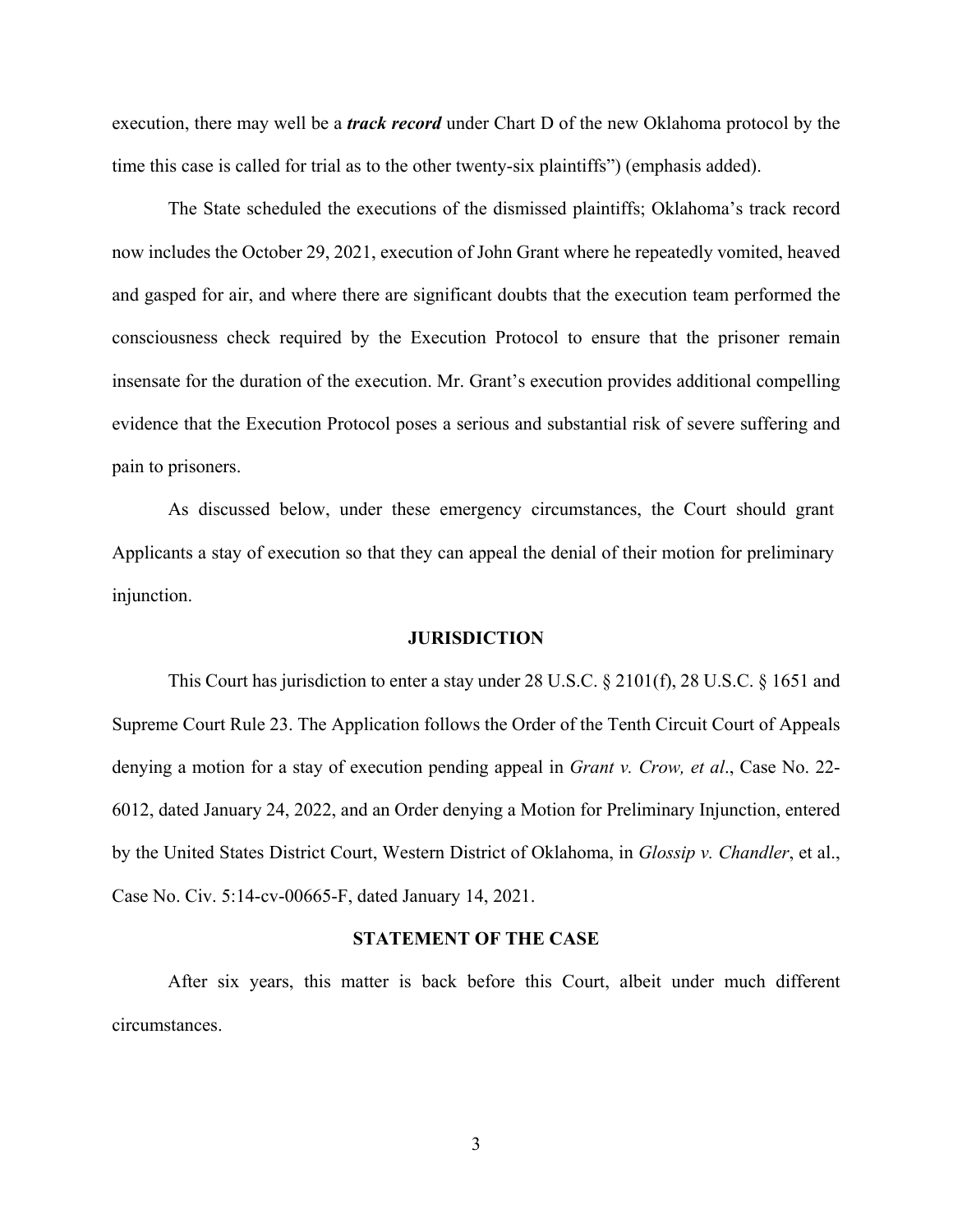In October 2015, after the Court affirmed denial of a preliminary injunction, the parties stipulated to stay the case while investigations into the State's execution procedures took place. (Doc. 259.) Nearly five years later, on February 13, 2020, the Oklahoma Department of Corrections ("ODOC") released a revised Execution Protocol to be utilized in the executions of prisoners, including Applicants. The same day, then Oklahoma Attorney General Michael Hunter announced that executions would be conducted utilizing a three-drug protocol comprising of midazolam, vecuronium bromide, and potassium chloride.

Applicants (and the other plaintiffs) filed their Third Amended Complaint on July 6, 2020. Significantly, the Third Amended Complaint identified four alternative methods that all plaintiffs—including Applicants—alleged were "feasible, available, readily implemented and would significantly reduce a substantial risk of severe pain." (ROA, Vol. I at 164-66.) As the Tenth Circuit noted, "[n]one of the plaintiffs, including Appellants, have ever withdrawn that allegation or withdrawn these methods from consideration." (ROA, Vol. XI at 1578.) In response to Respondents' motion to dismiss, by order dated September 3, 2020, the district court dismissed Counts I, III and VIII from the Third Amended Complaint. (Doc. 349).

Following substantial fact and expert discovery, Defendants moved for summary judgment on the remaining Counts of the Third Amended Complaint. By order dated April 2, 2021, the district court *sua sponte* ordered each plaintiff to select the alternative method for his own execution. In other words, in a macabre twist, the district court ordered the plaintiffs to decide how they would be put to death. Applicants, along with four other plaintiffs, having already plead available alternatives in the Third Amended Complaint, declined to do so on ethical, religious, and moral grounds.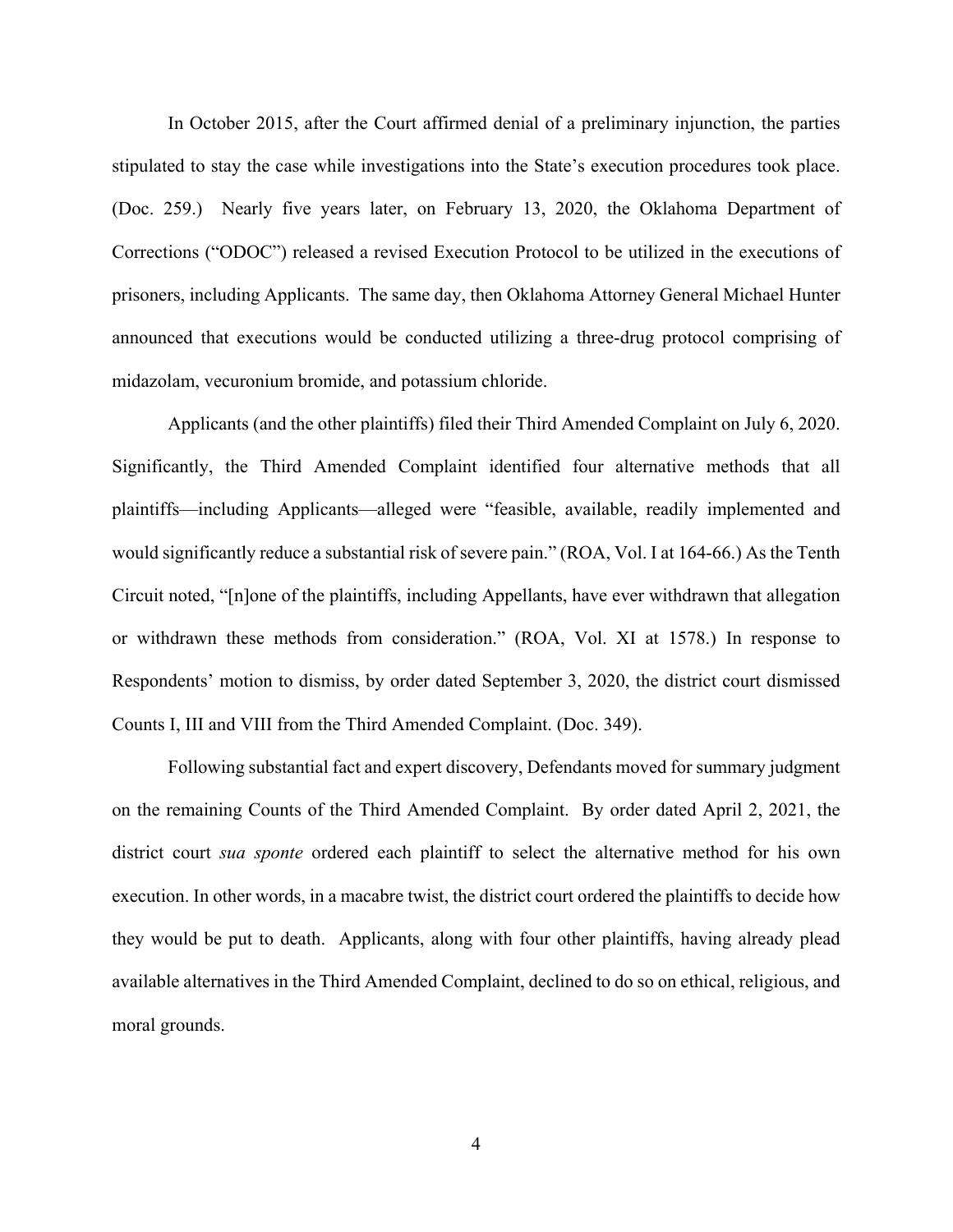By order dated August 11, 2021, the district court granted in part and denied in part Respondents' summary judgment motion. (Doc. 449). The court found genuine issues of material fact on the Eighth Amendment claim (Count II). The district court addressed Count II in the context of a two-prong test: (1) whether "the state's method presents 'a substantial risk of severe pain'"; and (2) whether "the alternative method of execution the prisoner is obliged to propose [is] 'feasible and readily implemented,' and [is] one that 'the State has refused to adopt without a legitimate penological reason."" (Doc. 449 at 6-7). With respect to the first prong, the court denied summary judgment against any Plaintiff, finding Plaintiffs' attacks on the protocol's safeguards supported by "credible expert criticism." (*Id.* at 14-15). In addition, the court found that fact issues precluded summary judgment as to each of the four alternatives pled in the Third Amended Complaint. (*Id.* at 23-26).

However, because six plaintiffs, including Applicants, had declined on religious and moral grounds to choose the specific method of their own execution, choosing instead to rely on the alternatives all the plaintiffs proposed and pleaded in their complaint, the district court distinguished them from the others and dismissed their Eighth Amendment claims.<sup>1</sup> (Doc. 449). According to the district court, Applicants' refusal to choose the specific method of their own execution "is fatal to these plaintiffs' Eighth Amendment claims," (Doc. 449 at 19), because, in the district court's view, "Glossip expressly held that identifying an available alternative is 'a requirement of *all* Eighth Amendment method-of-execution claims' alleging cruel pain. Bucklew, 1126 (emphasis in original)." (Doc. 449 at 17).

 $\overline{1}$ <sup>1</sup> The district court entered summary judgment against James Coddington, Donald Grant, John Grant, Julius Jones, Wade Lay and Gilbert Postelle. (Doc. 449 at 19).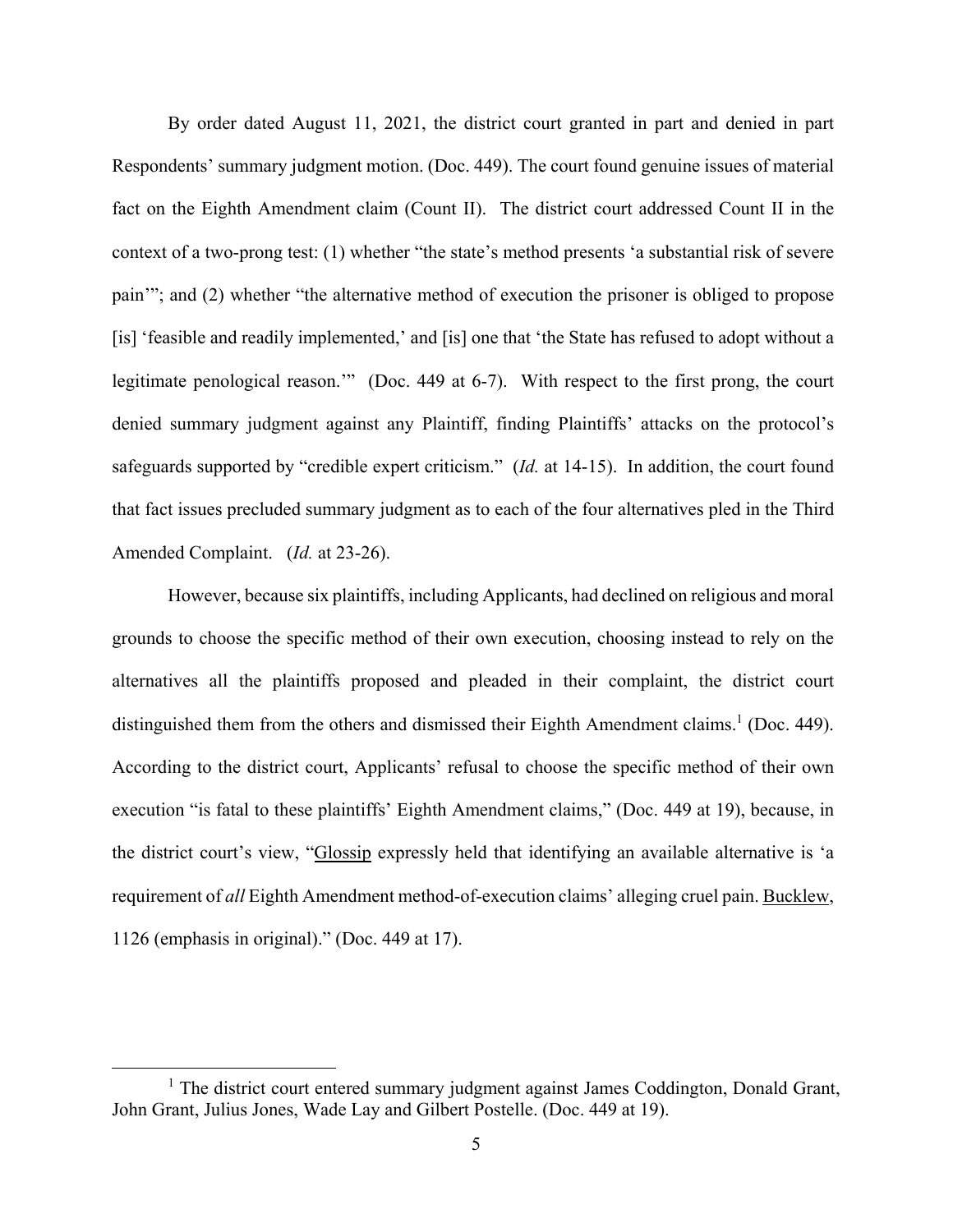The district court then offered a "word to the wise," cautioning the remaining Plaintiffs that they "would be well advised to be prepared, at trial, to present evidence as to the *actual track record of midazolam* as used in executions over the last few years." (Doc. 449 at 15 n.13) (emphasis added). According to the court, "[t]hat evidence may go far to eliminate speculation as to whether midazolam does or does not perform as intended when used as specified in the protocol." *Id.* Remarkably, the district court noted that "[b]ecause…six of the plaintiffs…have declined to proffer an alternative method of execution, there may well be a *track record* under Chart D of the new Oklahoma protocol by the time this case is called for trial as to the other twenty-six plaintiffs." *Id.* (emphasis added).

The district court certified its decision with respect to Applicants as a partial final judgment (Docs. 450-55), and Applicants filed a Rule 59(e) motion to amend the final judgment to, among other things, restore Applicants to the trial on Count II with the other Plaintiffs. (Doc. 467).

On October 12, 2021, the district court granted in part and denied in part the Rule 59(e) motion, denying the motion to amend to add Applicants back into the case for trial. That order was appealed to the Tenth Circuit Court of Appeals the following day. On October 15, 2021, the Tenth Circuit dismissed the appeal. As a result of that ruling, the case before the district court had not been completed with respect to any Plaintiff, including the Applicants.

Respondents refused to withdraw Applicants' execution dates. Applicants moved to enjoin and for a stay on October 20, 2021. (Doc. 506). Following an October 25, 2021 hearing, the district court denied Applicants' motion. Applicants sought a stay in the Tenth Circuit that same day and, on October 27, 2021, the Tenth Circuit granted Applicants' motion for stay of execution in part. *See Jones v. Crow*, 10th Cir. Case No. 21-6139, Order (10th Cir. Oct. 27, 2021).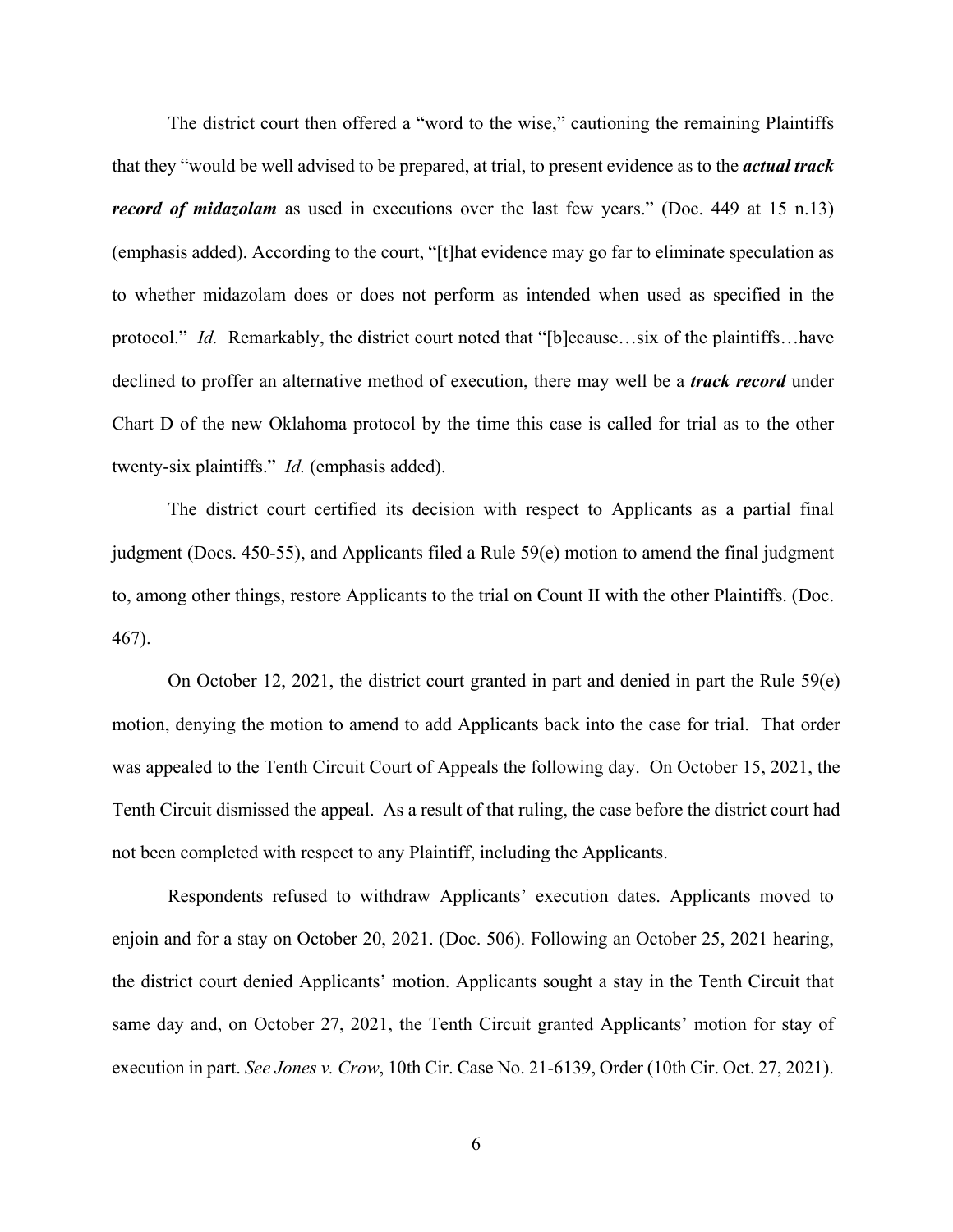This Court vacated the stays of execution on October 28, 2021. *Crow v. Jones*, 142 S. Ct. 417 (October 28, 2021) (mem.). John Grant's troubling execution took place later that afternoon.

 Expedited briefing on the merits resumed before the Tenth Circuit and relief was denied on November 12, 2021. *Crow v. Jones*, 10th Cir. Case No. 21-6139, Order and Judgment (10th Cir. Nov. 12, 2021).

Back in the district court, Applicants filed another emergency motion for preliminary injunction on November 18, 2021. (ROA, Vol. VI at 1171). This motion was supplemented on December 17, 2021. (ROA, Vol. VI at 1332). A hearing on Applicants' motion was held on January 10, 2022. The district court entered an order denying relief on January 14, 2022. (Doc 507). Applicants filed a motion for a stay of execution with the Tenth Circuit on January 20, 2022, and the court denied the motion on January 24, 2022.

#### **REASONS FOR GRANTING THE APPLICATION**

This Court must consider four factors in evaluating whether to grant a stay pending appeal: "(1) whether the stay applicant has made a strong showing that he is likely to succeed on the merits; (2) whether the applicant will be irreparably injured absent a stay; (3) whether issuance of the stay will substantially injure the other parties interested in the proceeding; and (4) where the public interest lies." *Nken v. Holder*, 556 U.S. 418, 426 (2009); *see also Hill v. McDonough*, 547 U.S. 573, 584 (2006) (similar).

#### **A. Applicants Are Likely to Succeed on the Merits of Count II**

To succeed on this claim, Applicants must 1) show that Oklahoma's execution protocol is "sure or very likely to cause serious illness and needless suffering," and 2) "identify an alternative that is feasible, readily implemented, and in fact significantly reduces a substantial risk of severe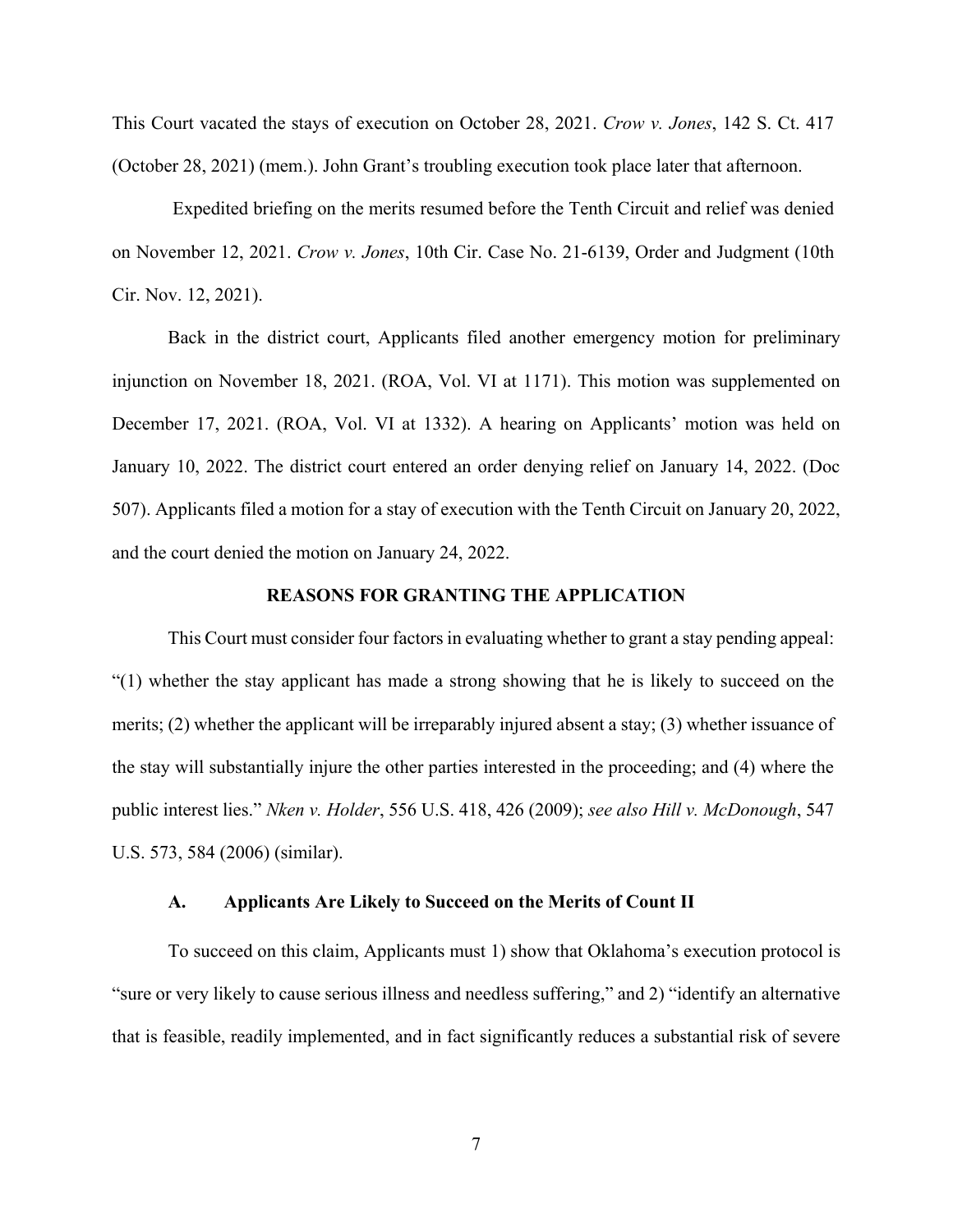pain." *Glossip v. Gross*, 576 U.S. 863, 877 (2015). Applicants have demonstrated they are likely to succeed on this claim.

## **1. The Oklahoma Execution Protocol Presents A Substantial Risk of Serious Harm.**

The Eighth Amendment forbids the Government, in carrying out a death sentence, from inflicting pain beyond that necessary to end the condemned prisoner's life. *In re Kemmler*, 136 U.S. 436, 447 (1890). "Punishments are cruel when they involve torture or a lingering death . . . something more than the mere extinguishment of life." *Id.*; *see also Baze v. Rees,* 553 U.S. 35, 50 (2008) (execution violates the Eighth Amendment if it presents a "substantial risk of serious harm").<sup>2</sup> Based on the evidence Applicants presented at the preliminary injunction hearing in the district court, they have made a showing of a likelihood of success on the first *Glossip* prong. Applicants proved 1) there is a substantial risk that the prisoner will remain sensate, despite any so-called consciousness check; 2) John Grant's gasping for breath, vomiting, and likely asphyxiation all evidenced severe pain and extreme suffering caused by suffocation and air hunger; and 3) the purported consciousness check was cursory, unreliable, and inadequate as implemented in the execution of John Grant.

Julie Gardner, an investigator with the Capital Habeas Unit of the Federal Public Defender's Office for the Western District of Oklahoma ("CHU"), testified to the following: Ms. Gardner witnessed the execution of John Grant from an unobstructed view. (1/10/22 Tr. 7). Based on a stopwatch she was wearing, Ms. Gardner estimated it took about 30 to 40 seconds from the

 $\overline{\phantom{a}}$  2 <sup>2</sup> The district court found on a limited evidentiary record that Applicants failed to demonstrate a likelihood of success that the Execution Protocol presents a risk of severe harm. (ROA, Vol. VII at 294). Significantly, however, the district court has already found based on a more robust summary judgment record that there exist genuine issues of fact warranting a trial on that very issue. In other words, Applicants have already convinced the court that the constitutionality of the Execution Protocol can only be decided based on a trial.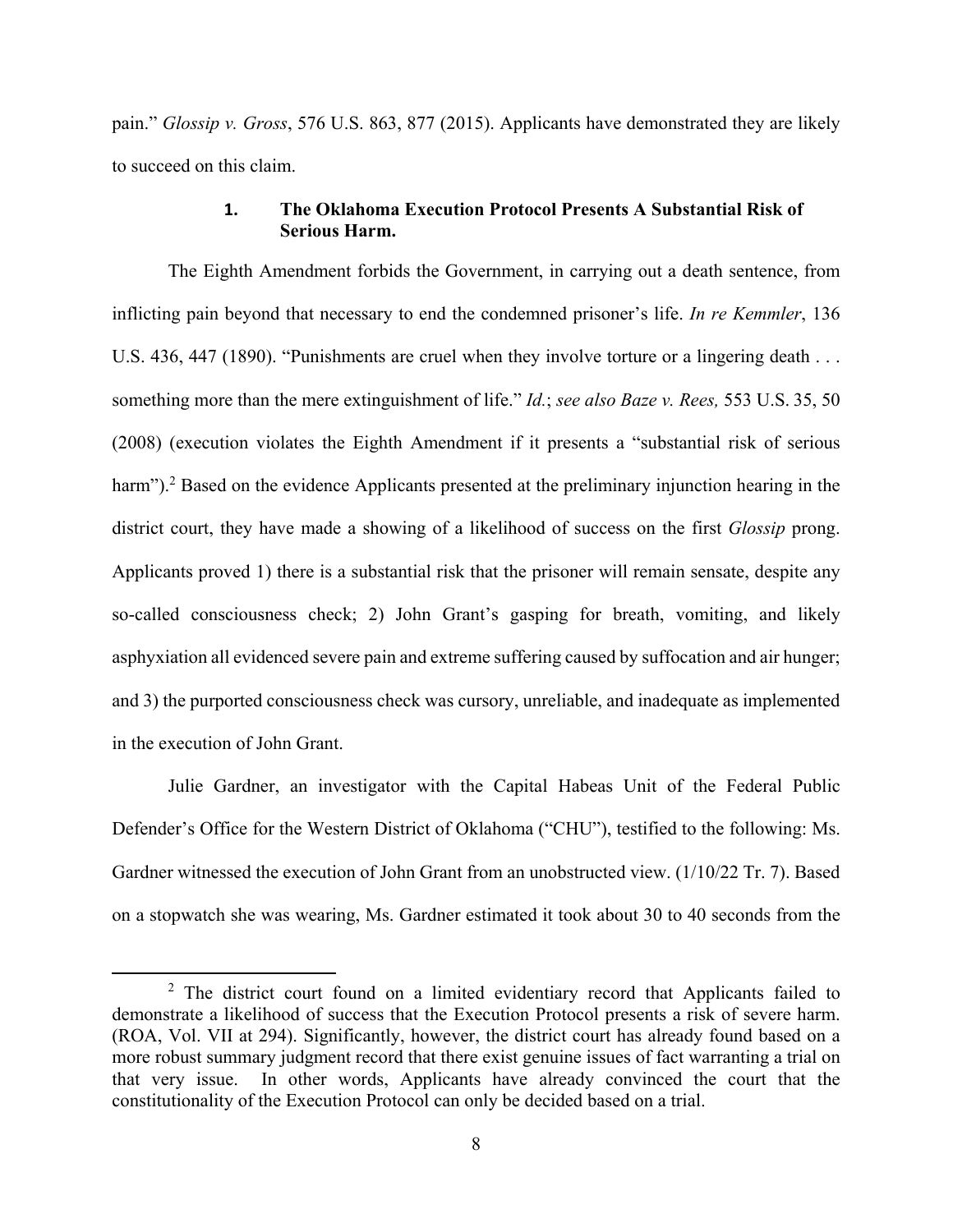beginning of the execution for the first drug, Midazolam, to flow through the IV line. (1/10/22 Tr. 8). Moments after the first drugs began to flow, Mr. Grant appeared to go to sleep, but after approximately 15 seconds, "he started like a big intake of air and his chest expanded." Mr. Grant's mouth then began "gulping . . . it was like a fish out of water." (1/10/22 Tr. 9). About 15 seconds after Mr. Grant appeared to be "gulping," he began vomiting while strapped on his back to the gurney. (1/10/22 Tr. 9). Despite having witnessed six prior executions, none of which involved midazolam, Ms. Gardner had never witnessed "anybody gasp for air like that in [her] life." She had also never seen anybody vomit as much as he did, except in horror movies. (1/10/22 Tr. 10). It appeared as if Mr. Grant was choking on his own vomit, and she saw the vomit "bubble[] up in his mouth . . . and then you could see some of it sucked back in." (1/10/22 Tr. 14).

Mr. Grant's vomiting and gasping for breath continued for approximately four minutes (1/10/22 Tr. 14). At about four minutes into Mr. Grant's execution, two members of the IV team entered the execution chamber "took a towel and started scooping" vomit from Mr. Grant's mouth, face, and neck. (1/10/22 Tr. 15). After the two individuals left the execution chamber, Mr. Grant still had "some labored breathing," and he continued to vomit. (*Id*.). At approximately six minutes into the execution, the two members of the IV team reentered the execution chamber and cleaned up Mr. Grant again. Mr. Grant then "raised up" his head and moved it to the left. At the same time, his left shoulder also raised up. One of the IV team members then turned Mr. Grant's face straight up, took Mr. Grant's glasses off, wiped off the vomit around his eyes, and put his glasses back on.  $(1/10/22$  Tr. 16).

Ms. Gardner does not believe she witnessed a consciousness check. She never saw IV team members pinch Mr. Grant, conduct a sternal rub, apply supraorbital pressure, or brush his upper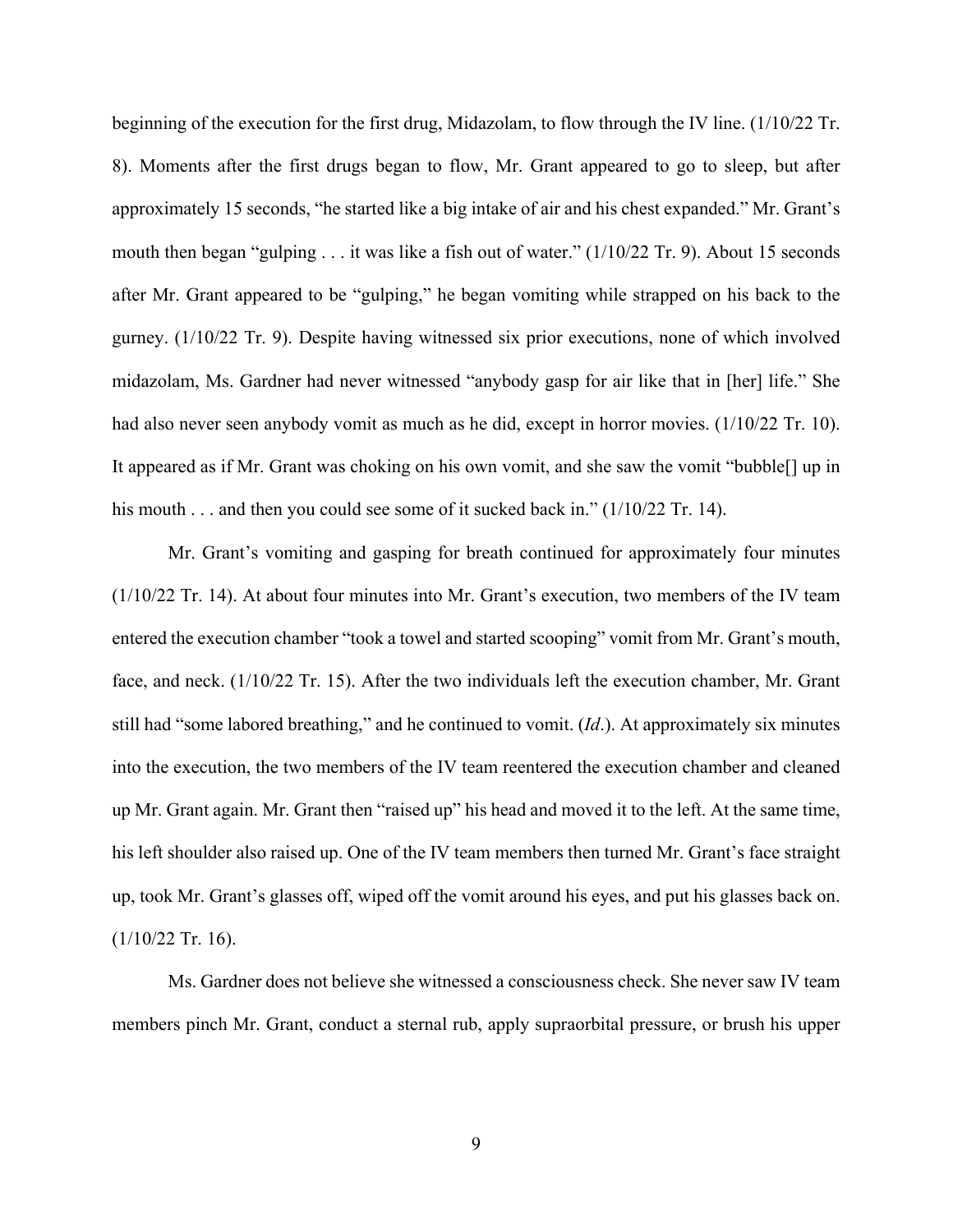eyelids (1/10/22 Tr. 17-18). Yet moments after the IV team members left the execution chamber for the second time, an announcement was made that Mr. Grant was unconscious.

 Moments after the consciousness check, Ms. Gardner witnessed more fluid, which she assumed to be the paralytic, pass through the IV line. (1/10/22 Tr. 18). About 10 to 15 seconds after seeing the second drug flow, Mr. Grant's cheek fluttered and his mouth opened. Roughly five minutes later, Mr. Grant was pronounced dead. According to Ms. Gardner's stopwatch, the execution took 12 minutes and 40 seconds. (1/10/22 Tr. 19).

 The testimony of Meghan LeFrancois, an Assistant Federal Public Defender with the CHU who also witnessed Mr. Grant's execution, corroborated Ms. Gardner's account. (1/10/22 Tr. 24- 36). Like Ms. Gardner, Ms. LeFrancois saw no evidence that a consciousness check was performed. (1/10/22 Tr. 33-34).

 Joseph Cohen, M.D., a board-certified forensic pathologist, testified to his findings based on his autopsy of John Grant. Dr. Cohen noted "numerous petechial hemorrhages" in both of Mr. Grant's eyelids, both upper and lower. (1/10/22 Tr. 43). Petechial hemorrhages are consistent with an asphyxia mechanism of death, and Dr. Cohen would "not be surpis[ed] to see them" in the context of an overdose on a paralytic. (1/10/22 Tr. 44). Dr. Cohen was unable to rule out choking on aspirated gastric contents as a mechanism of Mr. Grant's death.<sup>3</sup> (1/10/22 Tr. 47). Dr. Cohen cannot rule out that Mr. Grant could have experienced pain and suffering during his execution. In addition to the autopsy Dr. Cohen conducted of Mr. Grant, he relied on the declarations of State's witness and ODOC Chief of Operations Justin Farris, Julie Gardner, and Meghan LeFrancois to

 $\frac{1}{3}$ <sup>3</sup> State's witness Dr. Ervin Yen, an anesthesiologist who witnessed Mr. Grant's execution agreed that he likely died from asphyxiation. (1/10/22 Tr. 257).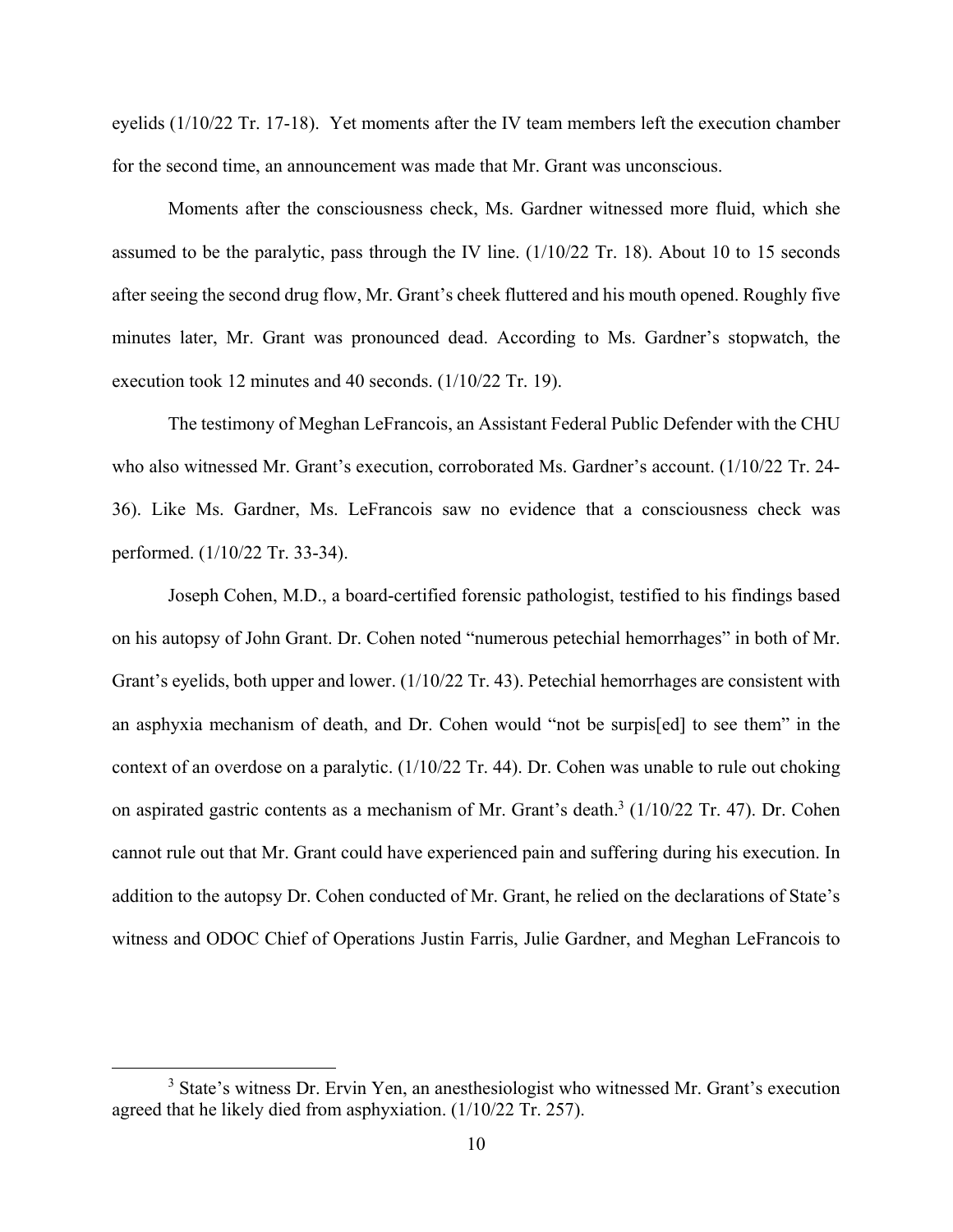make his conclusions. (*See* 1/10/22 Tr. at 49:19-24 (explaining that relying on non-medicallytrained witnesses occurs "almost on a daily basis.")).

Michael Weinberger, M.D., Medical Director of the Pain Management Center, Associate Professor of Anesthesiology at Columbia Medical Center, testified that prisoners executed in accordance with the Oklahoma execution protocol face a substantial risk of experiencing severe pain and suffering based on the following reasons: Midazolam is not an anesthetic; instead, it is a sedative. When it is administered alone, midazolam cannot reliably render and maintain a subject in an insensate state and maintain anesthesia or block perception or transmission of painful stimuli. (1/10/22 Tr. 106, 109, 117). Further, there is significant individual variation in response to midazolam. (1/10/22 Tr. 107, 109, 132-34). As a result, there is a significant range in dosing required to achieve similar results between individuals. (*Id*.) No range of dosing or consideration of the individual's physiological, physical, or medical characteristics is included in the execution protocol. Moreover, midazolam has a ceiling effect. Additional amounts of the drug will not produce an equally greater response in a subject or have proportionally greater effect. (1/10/22 Tr. 123). The administration of midazolam in the dose and concentration required by the execution protocol leads to flash pulmonary edema, causing sensation of air hunger, drowning, and/or suffocation. (1/10/22 Tr. 136).

Dr. Weinberger further testified that vecuronium bromide, the paralytic agent used in Oklahoma's execution protocol, would cause a person to become paralyzed, such that a conscious person would "experience extreme discomfort, one because they can't move, and two because they would be slowly suffocating if they were unable to breathe." (1/10/22 Tr. 137). And potassium chloride, the third drug in the execution protocol, is an "extreme irritant and can cause nerves to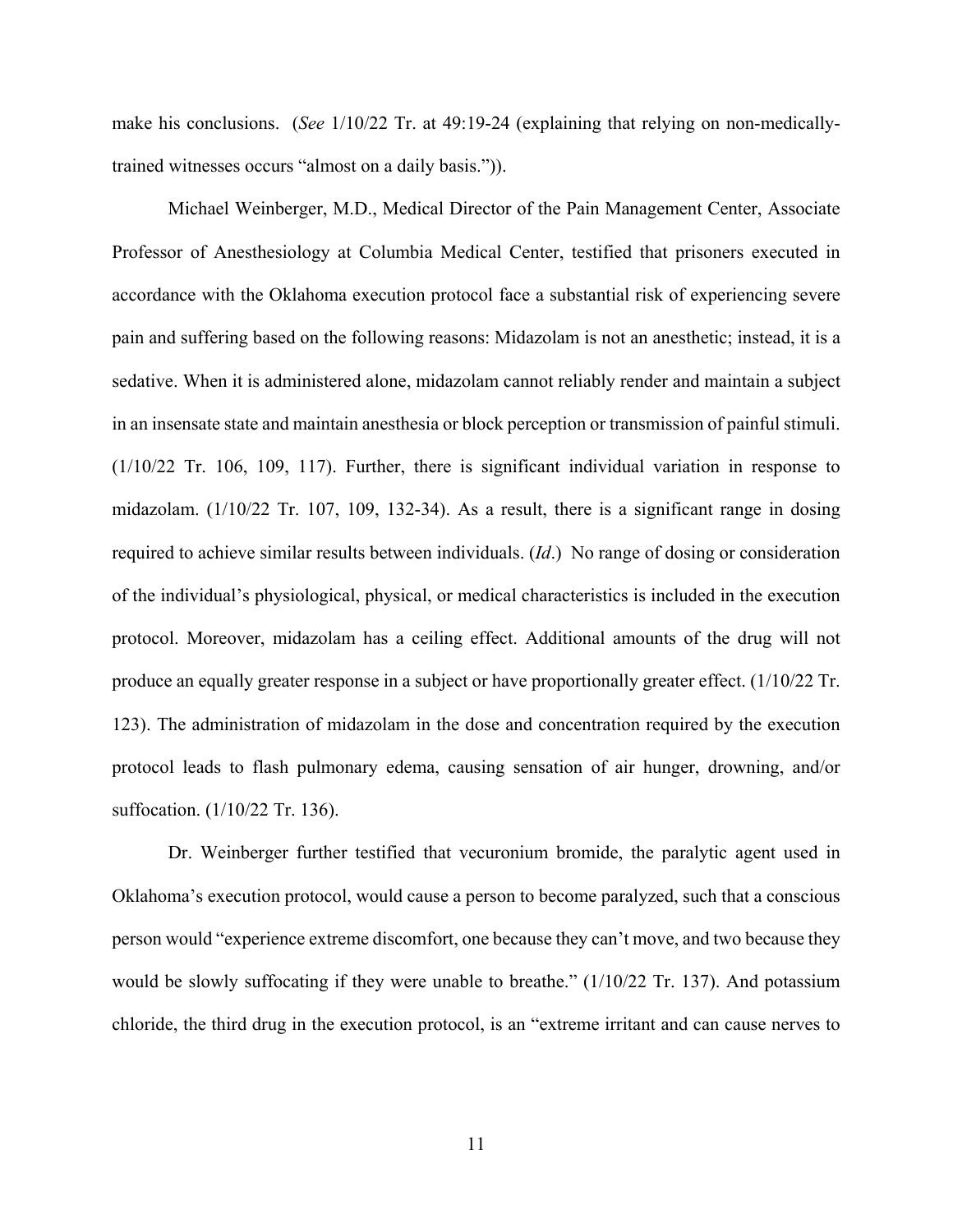fire and can cause extreme pain at high concentrations or large doses given quickly."<sup>4</sup> (1/10/22 Tr. 137).

Dr. Weinberger also testified to concerns about the adequacy of the execution protocol's consciousness check. (1/10/22 Tr. 138). Specifically, with respect to John Grant's and Bigler Stouffer's<sup>5</sup> executions, after reviewing witness statements of such executions, Dr. Weinberger opined "it is unclear how much of a consciousness check was actually done."<sup>6</sup> (1/10/22 Tr. 142).

Finally, with respect to John Grant's execution, Dr. Weinberger testified that "[l]ooking at the EKG tracings, it appeared to me that after the vercuronium bromide was given, there may have been an increase in his heart rate." (1/10/22 Tr. 144). In patients undergoing general anesthesia, "heart rate and blood pressure are often monitors of pain." This testimony concerning EKG tracings as evidence of pain and suffering was unrebutted by defense experts.

The district court found that Applicants failed to demonstrate a likelihood of success on the merits of *Glossip*'s first prong, (ROA, Vol. VII at 294). With respect to John Grant's execution, the court found:

If, contrary to the court's findings (which are compelled by persuasive evidence), Grant did experience conscious pain and suffering as he was executed, the interval within which he would have experienced pain and suffering would have been very short—less (probably quite a bit less) than five minutes. To be sure, the "pain and suffering" would have been more than negligible, mainly because, being strapped down in a supine position, Grant would have had no way to stop or otherwise alleviate the combined effect of simultaneously regurgitating and struggling to

 $\overline{4}$ <sup>4</sup> The district court even acknowledged that the severe pain and suffering of the second and third drugs are well accepted and not disputed. (1/10/22 Tr. 303). Accordingly, a primary issue here is whether the first drug, midazolam, reliably and adequately induces and then maintains a state of general anesthesia.

 $<sup>5</sup>$  Mr. Stouffer, who was not a plaintiff in the underlying action, was executed on December</sup> 9, 2021.

<sup>&</sup>lt;sup>6</sup> Notably, the State's anesthesiologist expert and execution observer, Dr. Yen, admitted that he did not observe the execution team performing a consciousness check during Mr. Grant's execution. (1/10/22 Tr. 261).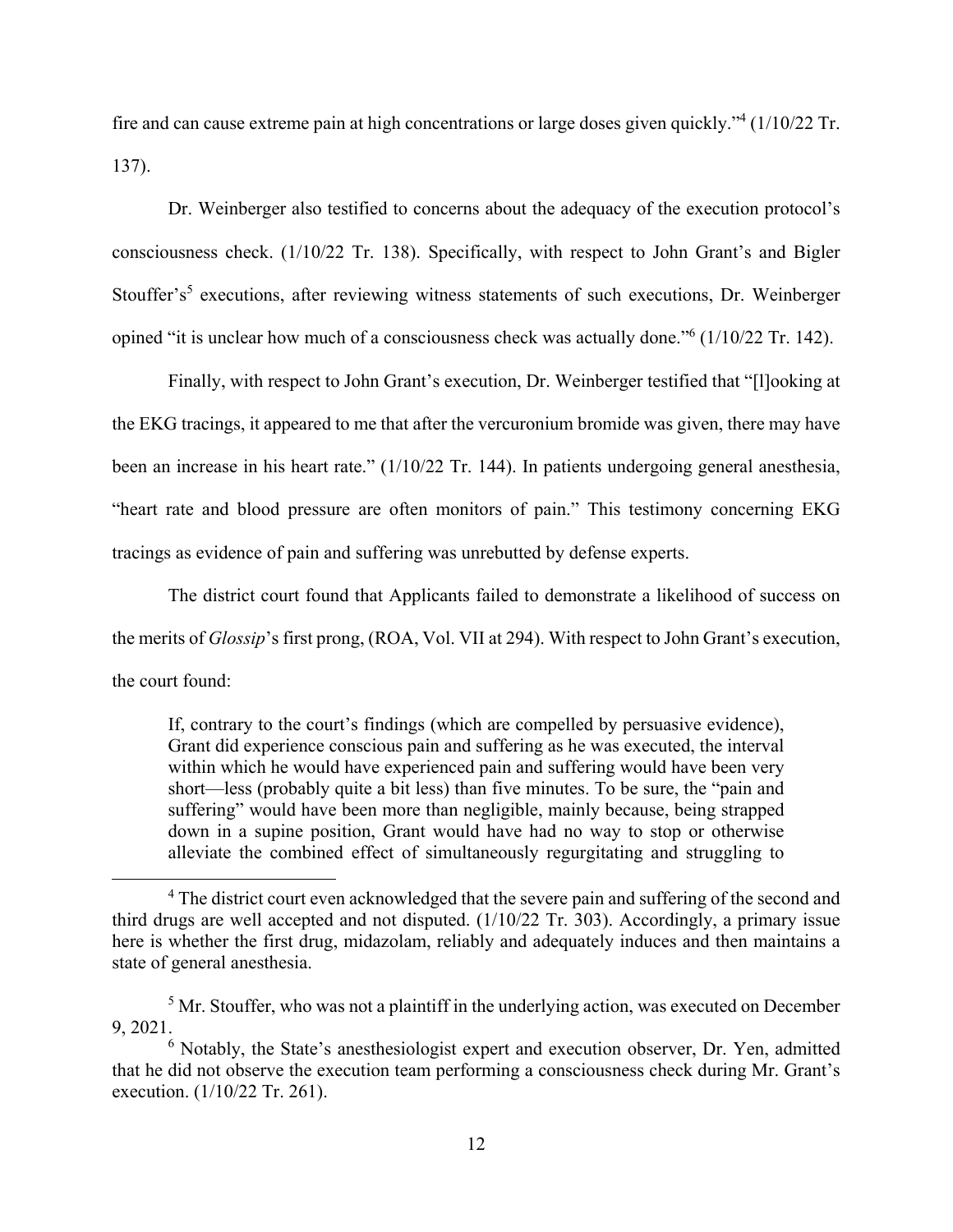breathe. But the court concludes that pain and suffering of that duration and magnitude, if it occurred at all, falls short of the severity required, for Eighth Amendment purposes, by the Supreme Court's lethal injection trilogy.

(ROA, Vol. VII at 286).

The district court buoyed this conclusion with a reference to *In re Ohio Execution Protocol* 

*Litigation*, 946 F.3d 287, 290 (6th Cir. 2019), *cert. denied sub nom. Henness v. DeWine*, 141 S.

Ct. 7 (2020). There, the Sixth Circuit found that "hangings have been considered constitutional for as long as the United States have been united," and that the risks of pain associated with the typical lethal-injection case "looks a lot like the risks associated with hanging, and indeed may present fewer risks." (ROA, Vol. VII at 280).

 Clearly, the district court misunderstood the proper standard for prong one of *Glossip*. The district court admitted a lack of clarity concerning

whether this court's reckoning of the degree of pain required to qualify as cruel within the meaning of the Eighth Amendment is to be determined *exclusively* on a comparative basis, the comparison being the prisoner's proposed alternative method, or whether . . . the pain to be inflicted under the challenged protocol must be shown to be severe on an absolute scale before the comparison is even triggered.

(ROA, Vol. VII 279). As the district court pointed out, Justice Sotomayor, while citing *Glossip* and *Bucklew*, maintained in a statement regarding the denial of certiorari in the Ohio protocol litigation that those cases make "clear that the proper inquiry is comparative, not categorical." *Henness v. DeWine*, 141 S. Ct. 7 (Sotomayor, J., statement respecting denial cert.) (Oct. 5, 2020). A close reading of the majority opinion in *Bucklew v. Precythe*, 139 S. Ct. 1112 (2019), proves Justice Sotomayor was correct. In *Bucklew*, the Court held that in order to prove "the State's chosen method of execution cruelly superadds pain to the death sentence," a prisoner must show a "feasible and readily implemented alternative method of execution that would significantly reduce a substantial risk of severe pain that the State has refused to adopt without a legitimate penological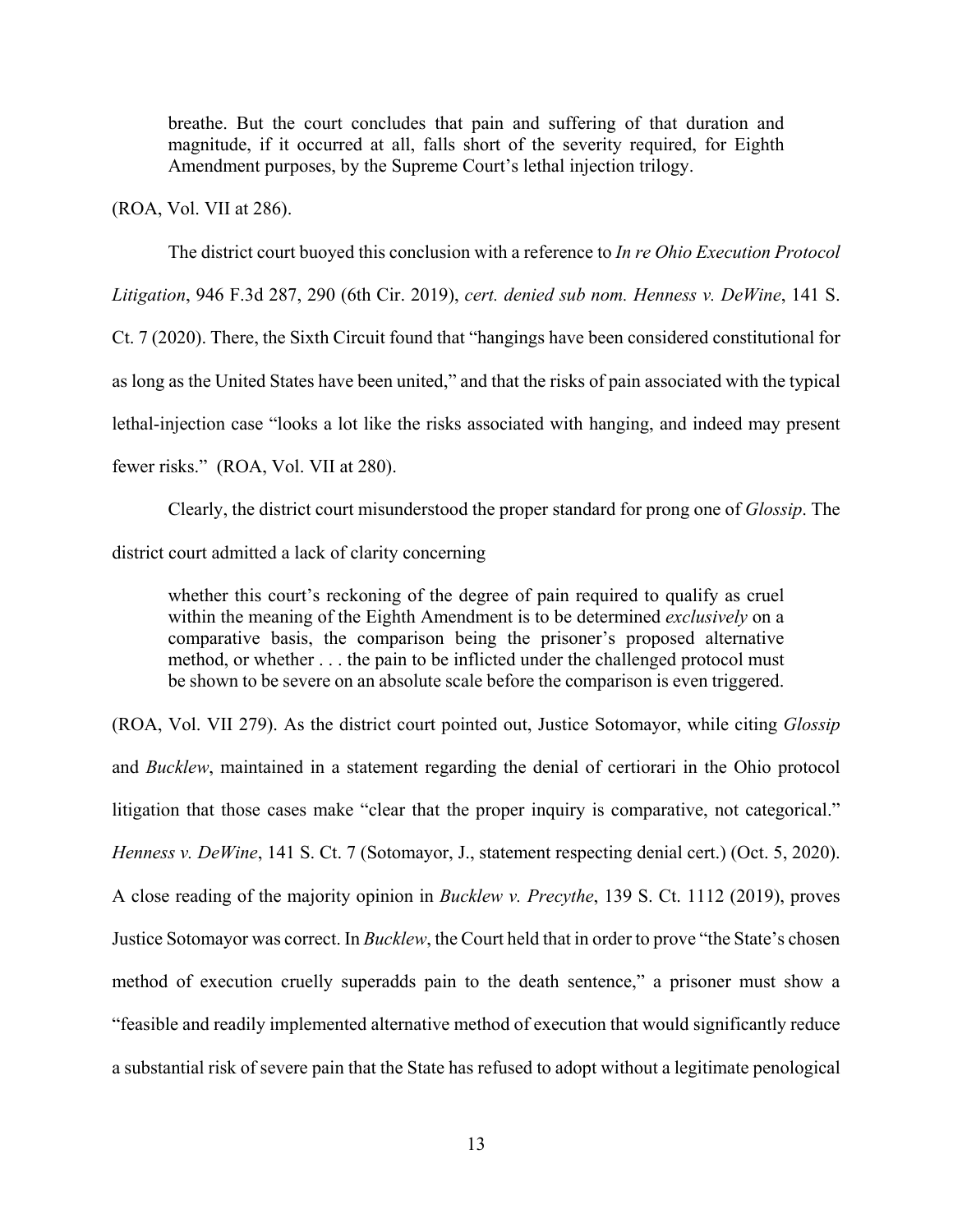reason." *Id.* at 1125 (citing *Glossip* and *Baze*). Further, the Eighth Amendment is not implicated unless the risk of pain associated with the State's protocol is "substantial *when compared to a known and available alternative*." *Id.* (emphasis added).

 The *Bucklew* majority did caveat this crystal-clear emphasis on the comparative inquiry with three scenarios: 1) a state cannot be faulted for failing to use lethal injection drugs when it is unable to procure them through good-faith efforts; 2) a state has a legitimate interest in selecting a method it regards as "preserving the dignity of the procedure"; and 3) a state is not required to modify its protocol in ways that would require involvement of "persons whose professional ethics rule or traditions impede their participation." *Id.* at 1125. Applicants have identified a feasible and readily implemented alternative method that does not implicate any of these scenarios – the firing squad. Use of the firing squad clearly does not implicate scenarios one and three. Moreover, in light of the Oklahoma Legislature's adoption of the firing squad as a constitutional manner of inflicting the punishment of death, a court would be hard-pressed to find the firing squad somehow offends the "dignity of the procedure." *See* Okla. Stat. tit. 22, § 1014.

 Applicants have demonstrated a reasonable likelihood of success on the merits of *Glossip* prong 1.

## **2.** *Baze* **And Its Progeny Do Not Require Applicants To Choose Their Own Method Of Execution And Applicants Have Established There Are Feasible Alternatives to Oklahoma's Protocol.**

At the preliminary injunction hearing, Applicants presented James Williams, M.D., who opined that execution by firing squad "may significantly reduce the risk of severe pain" that is inherent in the Oklahoma Execution Protocol. (1/10/22 Tr. 87-88). The district court found Dr. Williams to be a credible witness. (ROA, Vol. at 294). Nevertheless, the district court found that Applicants "are foreclosed from satisfying Glossip's second prong" due to having "previously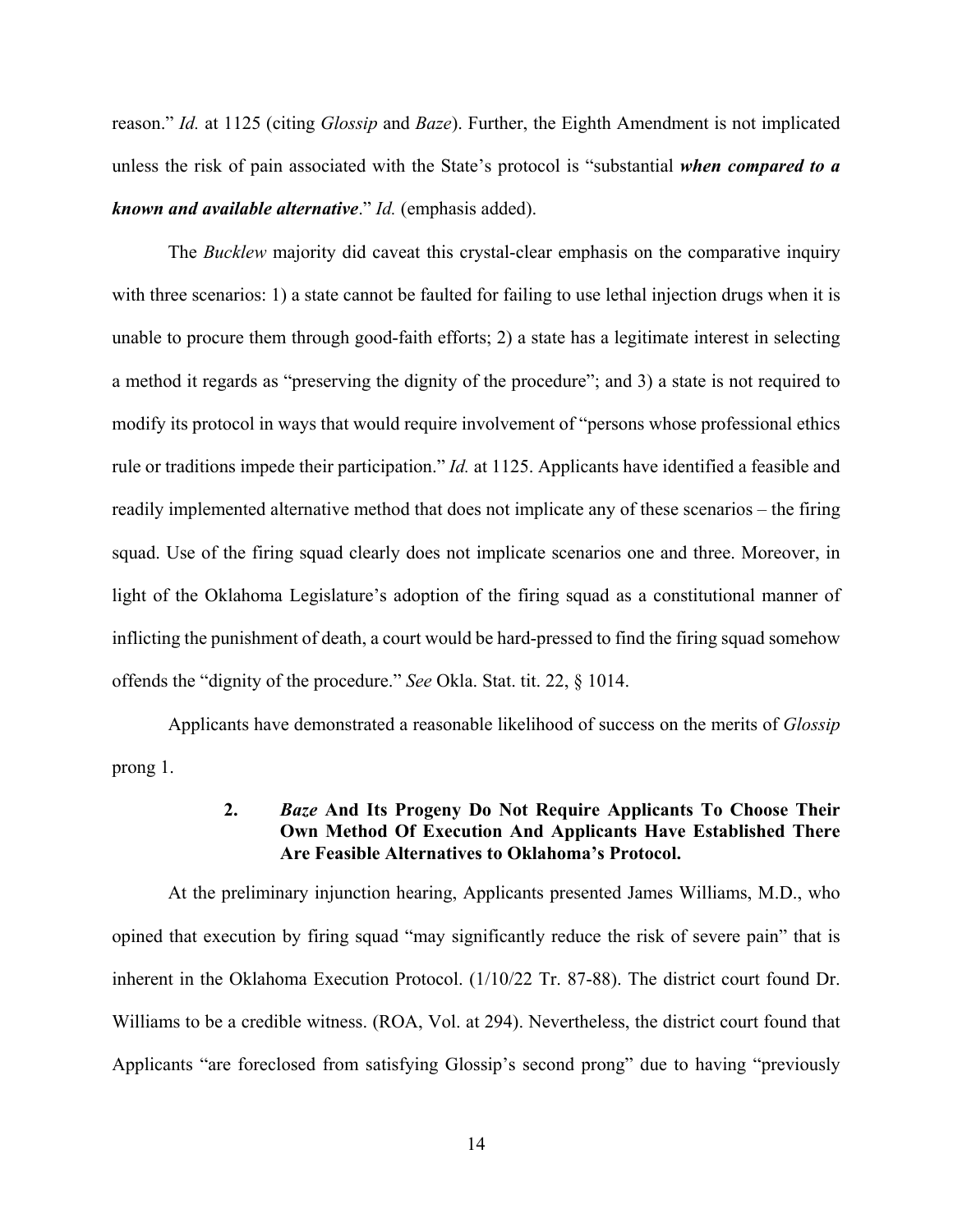refused to designate an alternative method for their execution," the basis on which the district court previously entered summary judgment against Applicants. (ROA, Vol. VII at 294-295).

As explained in section II above, the district court granted summary judgment against Applicants because they "declined to proffer an alternative for carrying out their sentence of death." (ROA, Vol. V at 1238). According to the court, the Supreme Court's decision in *Bucklew v. Precythe*, 139 S.Ct. 1112 (2019), following its earlier decision in *Glossip*, "expressly held that identifying an available alternative is 'a requirement of *all* Eighth Amendment method-ofexecution claims' alleging cruel pain" and "failure to identify an alternative [is] a dispositive shortcoming." (ROA, Vol. V at 1237) (emphasis in original)). Applicants met this burden when they proposed four available alternatives in the Third Amended Complaint. The district court misapplied the law.

In *Bucklew*, the Supreme Court addressed its holdings in *Baze* and *Glossip*, and described the standard governing all Eighth Amendment method-of-execution claims, as follows:

To establish that a State's chosen method cruelly "superadds" pain to the death sentence, a prisoner must show a feasible and readily implemented alternative method that would significantly reduce a substantial risk of severe pain and that the State has refused to adopt without a legitimate penological reason.

*Bucklew*, 139 S.Ct. at 1117 (internal citations omitted). Neither here nor anywhere else in *Bucklew*, *Baze,* or *Glossip* did the Supreme Court decide or even consider whether this standard requires the alternative method be identified specifically for use in the prisoner's *own execution*. Such a question was never at issue in any of the three cases. The standard requires a pleaded alternative that may be compared to the challenged method. It does not, however, further grant a prisoner the right or obligation to choose the method of his or her own execution. By adding this to the standard, the district court committed error.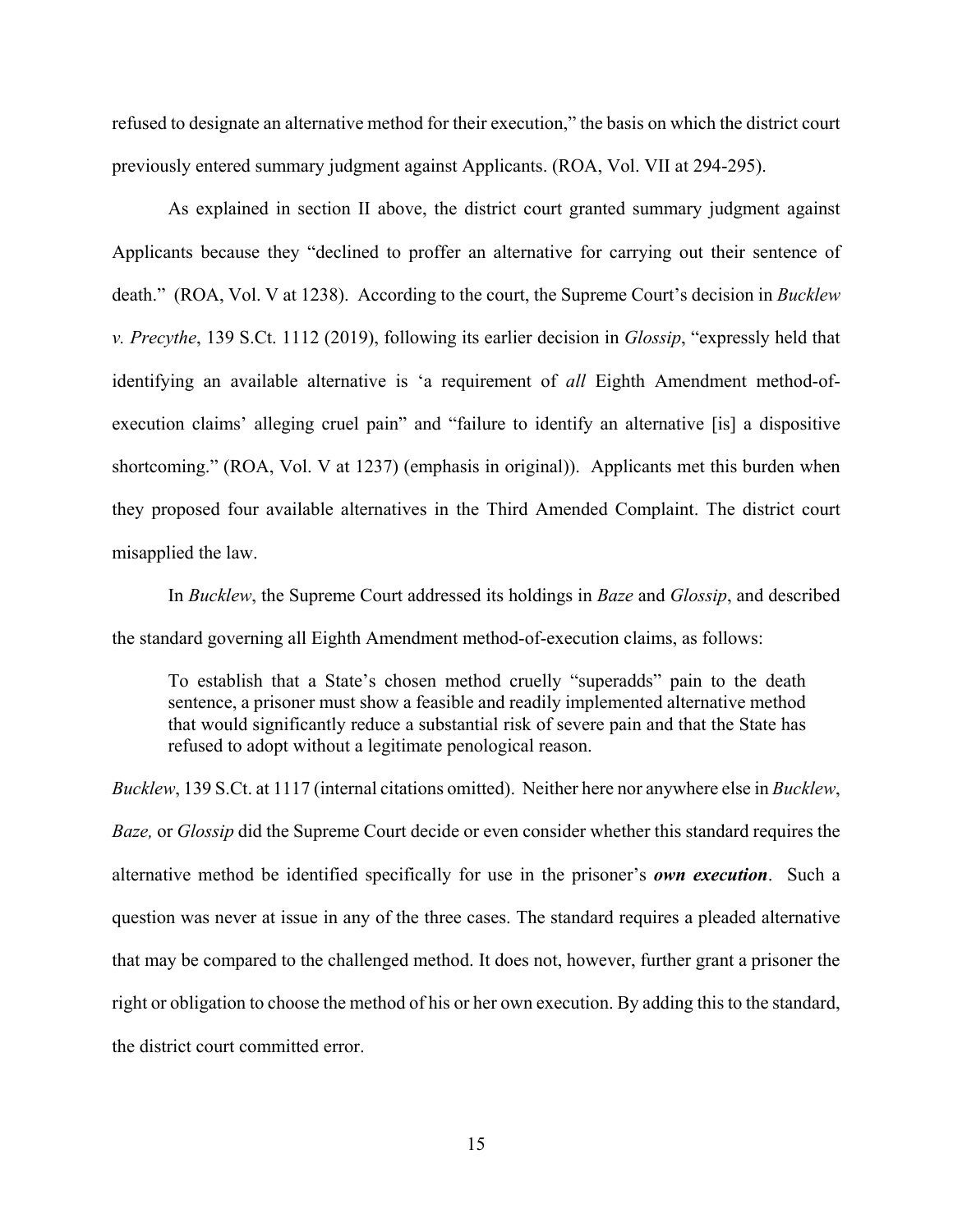In *Bucklew*, the Supreme Court recognized that "distinguishing between constitutionally permissible and impermissible degrees of pain is a necessarily comparative exercise," and that Mr. Bucklew's failure to identify an alternative procedure all together was a "dispositive shortcoming" of his complaint. *Id.* at 1117, 1121. Here, there is no such "dispositive shortcoming," because unlike in *Bucklew*—the operative pleading (Third Amended Complaint) identified four alternative methods of execution for the "necessarily comparative exercise" described by the Supreme Court. (*See* ROA, Vol. I at 210, ¶ 114). Applicants satisfied the legal standard set out in *Baze*, *Glossip,*  and *Bucklew* when they identified available alternatives. Applicants' declining to endorse a specific option for their own executions is legally irrelevant, as such an election is not required as a matter of law. Moreover, such an election – giving each prisoner the choice of method for his or her own execution – is an expansion of this Court's precedents and would be unworkable.

 The district court read a non-existent requirement into *Bucklew.* Applicants are likely to succeed in overturning the court's summary judgment decision, which rests on a clear misinterpretation of Supreme Court precedent.

## **3. Absent a Stay, Applicants Will Be Irreparably Harmed and Respondents Will Be Unaffected.**

Undeniably, Applicants will suffer irreparable harm without a stay of execution. Denying a stay risks "foreclos[ing] . . . review," which constitutes "irreparable harm." *Garrison v. Hudson*, 468 U.S. 1301, 1302 (1984). Allowing the State to execute Applicants before proceedings have concluded will "effectively deprive this Court of jurisdiction." *Id*. A stay is generally warranted when, as here, mootness is likely to arise during the pendency of the litigation—as it will if Mr. Grant is executed January 27, 2022. *See Chafin v. Chafin*, 568 U.S. 165, 178 (2013).

In contrast, Respondents will not be harmed by a stay, especially viewed in the context of the State's extremely lengthy delay in developing its new execution protocol. The several years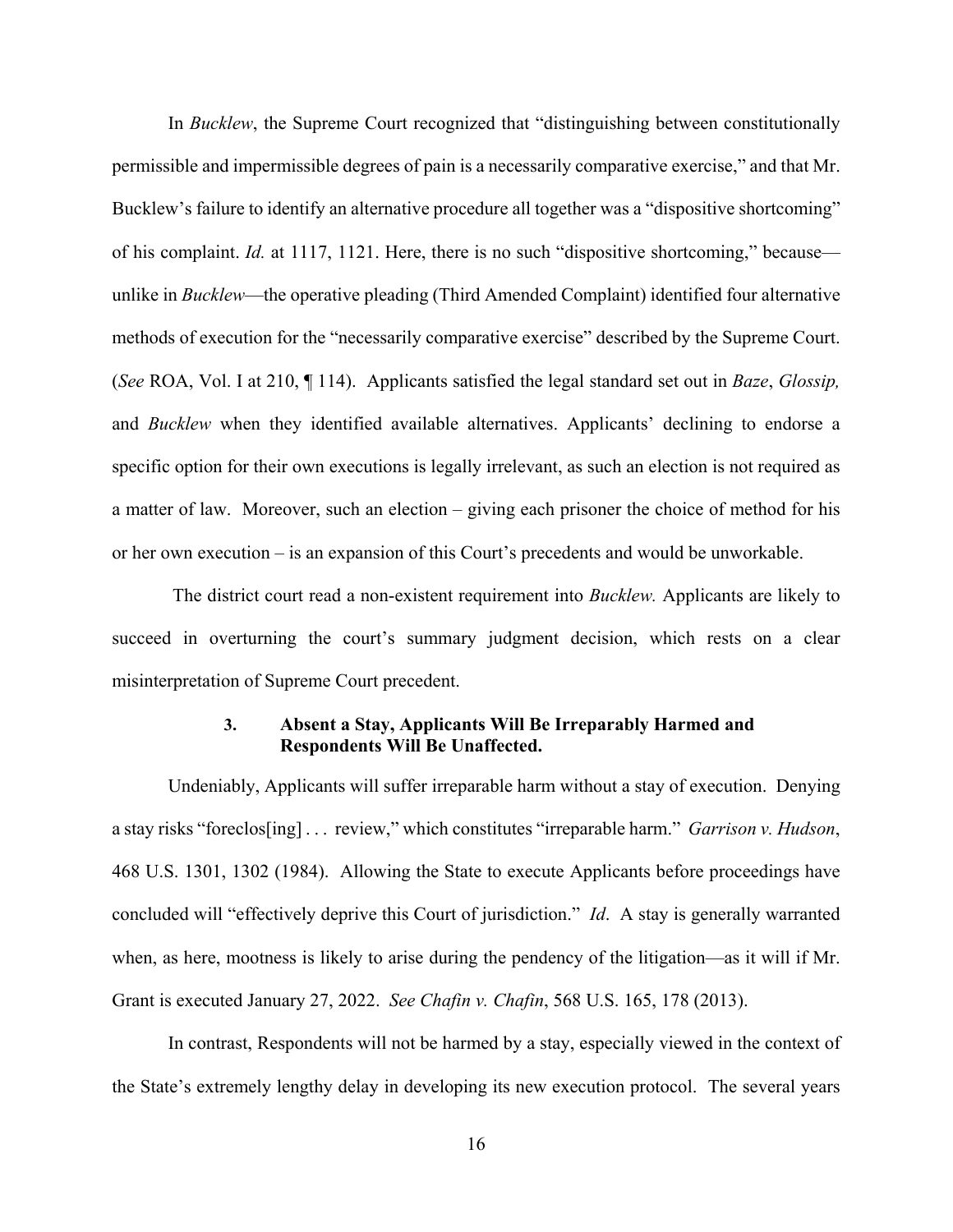the State waited to establish a new protocol undermines any argument regarding the purported urgency in proceeding with an execution next week before the courts have had an opportunity to evaluate the constitutionality of Applicants' claims. *Osorio-Martinez v. Attorney Gen. of the U.S.*, 893 F.3d 153, 179 (3d Cir. 2018). The short stay sought here will ensure the State does not perform an unconstitutional execution, *see Gomez v. U.S. Dist. Ct. for N. Dist. of Cal.*, 966 F.2d 460, 462 (9th Cir. 1992) (Noonan, J., dissenting from grant of writ of mandate); after all, a trial on the merits of these claims is set to begin just 34 days from today.

#### **4. A Stay of Execution Will Serve the Public Interest.**

The public interest is not served by executing individuals before they have had the opportunity to avail themselves of the legal process to challenge the legality of their executions. The public interest lies in ensuring agencies act in accordance with the Constitution and federal law. *League of Women Voters of U.S. v. Newby*, 838 F.3d 1, 12 (D.C. Cir. 2016). This interest is only heightened in the context of executions. "[I]t is always in the public interest to prevent the violation of a party's constitutional rights." *Hobby Lobby Stores, Inc. v. Sebelius*, 723 F.3d 1114, 1145 (10th Cir. 2013). Indeed, "the public interest has never been and could never be served by rushing to judgment at the expense of a condemned inmate's constitutional rights." *In re Ohio Execution Protocol Litig.*, 840 F. Supp. 2d 1044, 1059 (S.D. Ohio 2012) (citation omitted).

The public will be ill-served if Applicants are executed before a full opportunity to test the protocol's legality. For this very reason, the Supreme Court has confirmed that brief stays or injunctions are warranted to permit potentially meritorious claims to be adjudicated before prisoners are executed. *See Barr v. Roane*, 140 S. Ct. 353 (2019) (Alito, J., respecting the denial of stay or vacatur) ("[I]n light of what is at stake, it would be preferable for the District Court's decision to be reviewed on the merits by the Court of Appeals for the District of Columbia Circuit